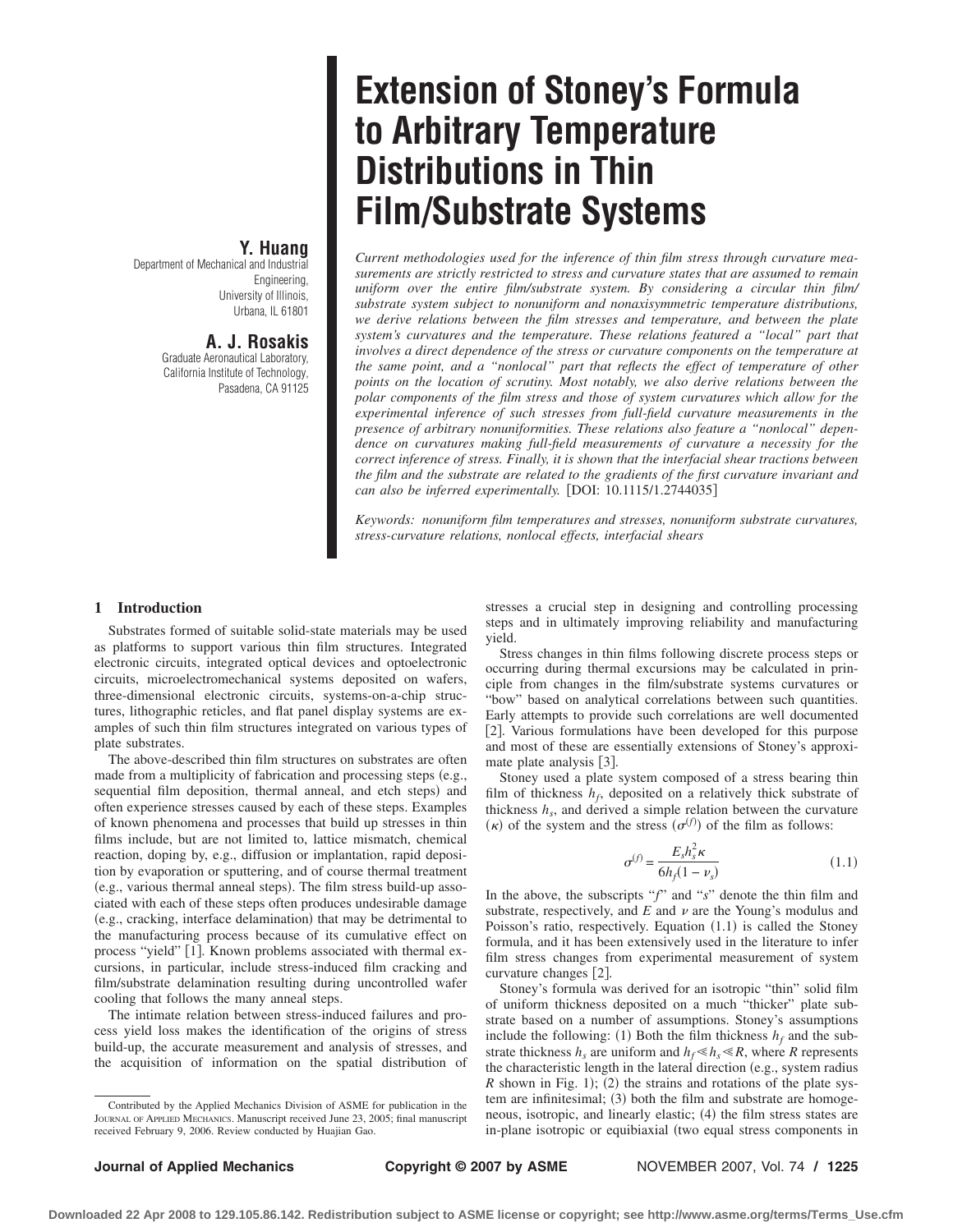

**Fig. 1 A schematic diagram of the thin film/substrate system,** showing the cylindrical coordinates  $(r, \theta, z)$ 

any two, mutually orthogonal in-plane directions) while the outof-plane direct stress and all shear stresses vanish;  $(5)$  the system's curvature components are equibiaxial (two equal direct curvatures) while the twist curvature vanishes in all directions; and  $(6)$ all surviving stress and curvature components are spatially constant over the plate system's surface, a situation which is often violated in practice.

The assumption of equibiaxial  $(\kappa_{xx} = \kappa_{yy} = \kappa, \ \kappa_{xy} = \kappa_{yx} = 0)$  and spatially constant curvature  $(\kappa)$  independent of position) is equivalent to assuming that the plate system would deform spherically under the action of the film stress. If this assumption were to be true, a rigorous application of Stoney's formula would indeed furnish a single film stress value. This value represents the common magnitude of each of the two direct stresses in any two, mutually orthogonal directions (i.e.,  $\sigma_{xx} = \sigma_{yy} = \sigma^{(f)}$ ,  $\sigma_{xy} = \sigma_{yx} = 0$ ,  $\sigma^{(f)}$  independent of position). This is the uniform stress for the entire film and it is derived from the measurement of a single uniform curvature value that fully characterizes the system provided the deformation is indeed spherical.

Despite the explicitly stated assumptions of spatial stress and curvature uniformity, the Stoney formula is often, arbitrarily, applied to cases of practical interest where these assumptions are violated. This is typically done by applying Stoney's formula pointwise, and thus extracting a local value of stress from a local measurement of the curvature of the system. This approach of inferring film stress clearly violates the uniformity assumptions of the analysis and, as such, its accuracy as an approximation is expected to deteriorate as the levels of curvature nonuniformity become more severe.

Following the initial formulation by Stoney, various researchers have derived a number of extensions to relax some of the other assumptions (other than the assumption of uniformity) made by Stoney's analysis. Such extensions of the initial formulation include relaxation of the assumption of equibiaxiality as well as the assumption of small deformations/deflections. A biaxial form of Stoney, appropriate for anisotropic film stresses, including different stress values at two different directions and nonzero, in-plane shear stresses, was derived by relaxing the assumption of curvature equibiaxiality [2]. Related analyses treating discontinuous films in the form of bare periodic lines  $[4]$  or composite films with periodic line structures (e.g., bare or encapsulated periodic lines) have also been derived [5-7]. These latter analyses have also removed the assumption of equibiaxiality and have allowed the existence of three independent curvature and stress components in the form of two, nonequal, direct components and one shear or twist component. However, the uniformity assumption of all of these quantities over the entire plate system was retained. In ad-

dition to the above, single, multiple, and graded films and substrates have been treated in various "large" deformation analyses [8-11]. These analyses have removed both the restrictions of an equibiaxial curvature state as well as the assumption of infinitesimal deformations. They have allowed for the prediction of kinematically nonlinear behavior and bifurcations in curvature states. These bifurcations are transformations from an initially equibiaxial to a subsequently biaxial curvature state that may be induced by an increase in film stress beyond a critical level. This critical level is intimately related to the systems aspect ratio, i.e., the ratio of in-plane to thickness dimension and the elastic stiffness. These analyses also retain the assumption of spatial curvature and stress uniformity across the system. However, they allow for deformations to evolve from an initially spherical shape to an energetically favored shape (e.g., ellipsoidal, cylindrical, or saddle shapes) which features three different, still spatially constant, curvature components [12].

None of the above-discussed extensions of Stoney's methodology has relaxed the most restrictive of Stoney's original assumption of spatial uniformity, which does not allow either film stress or curvature components to vary across the plate surface. This crucial assumption is often violated in practice since film stresses and the associated system curvatures are nonuniformly distributed over the plate area. Huang and Rosakis [13] and Huang et al. [14] have recently made progress to remove the two restrictive assumptions of the Stoney analysis relating to spatial uniformity and equibiaxiality. They have studied the cases of thin film/substrate systems subject to nonuniform but axisymmetric temperature distribution  $T(r)$  and misfit strain  $\varepsilon_m(r)$ , respectively. Their results show that the relations between film stresses and substrate curvatures feature not only a "local" part that involves a direct dependence of stresses on curvatures at the same point, but also a "nonlocal" part which reflects the effect of curvatures at other points on the location of scrutiny. The "nonlocal" effect comes into play in the axisymmetric analysis via the average curvature in the thin film.

The main purpose of the present paper is to remove the two restrictive assumptions of the Stoney analysis relating to spatial uniformity and equibiaxiality for the general case of a thin film/ substrate system subject to arbitrary temperature distribution  $T(r, \theta)$  whose presence will create a nonaxisymmetric stress and curvature field as well as arbitrarily large stress and curvature gradients. Such a nonuniform temperature field may arise in the processing or application of the thin film/substrate system. Our goal is to relate film stresses and system curvatures to the temperature distribution and to ultimately derive a relation between the film stresses and the system curvatures for general nonaxisymmetric temperature distributions. Such a relation would allow for the accurate experimental inference of film stress from full-field and real-time curvature measurements that may occur during or after thermal processing. The full-field curvature measurements (e.g., [15]), together with the present study, provide the stress field in the film.

### **2 Governing Equations**

A thin film deposited on a substrate is subject to arbitrary temperature distribution  $T(r, \theta)$ , where r and  $\theta$  are the polar coordinates (Fig. 1). The thin film and substrate are circular in the lateral direction and have a radius *R*.

The thin-film thickness  $h_f$  is much less than the substrate thickness  $h_s$ , and both are much less than *R*; i.e.,  $h_f \ll h_s \ll R$ . The Young's modulus, Poisson's ratio, and coefficient of thermal expansion of the film and substrate are denoted by  $E_f$ ,  $v_f$ ,  $\alpha_f$ ,  $E_s$ ,  $v_s$ , and  $\alpha_s$ , respectively. The substrate is modeled as a plate since it can be subjected to bending, and  $h_s \ll R$ . The thin film is modeled as a membrane which cannot be subject to bending due to its small thickness  $h_f \ll h_s$ .

### **1226 /** Vol. 74, NOVEMBER 2007 **Transactions of the ASME**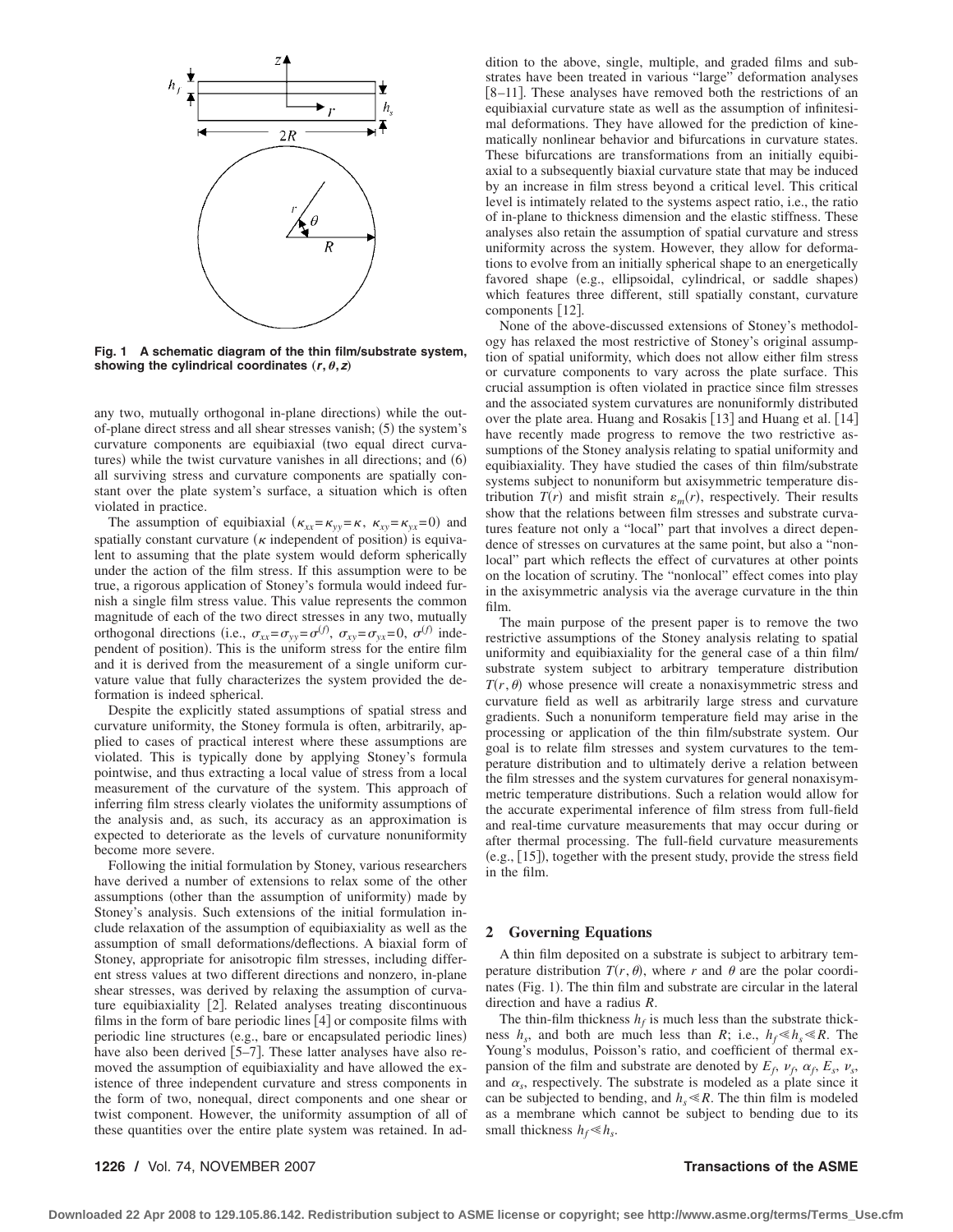Let  $u_r^{(f)}$  and  $u_{\theta}^{(f)}$  denote the displacements in the radial  $(r)$  and circumferential  $(\theta)$  directions. The strains in the thin film are

$$
\varepsilon_{rr} = \frac{\partial u_r^{(f)}}{\partial r}, \quad \varepsilon_{\theta\theta} = \frac{u_r^{(f)}}{r} + \frac{1}{r} \frac{\partial u_\theta^{(f)}}{\partial \theta}
$$

and

$$
\gamma_{r\theta} = \frac{1}{r} \frac{\partial u_r^{(f)}}{\partial \theta} + \frac{\partial u_\theta^{(f)}}{\partial r} - \frac{u_\theta^{(f)}}{r}
$$

The stresses in the thin film can be obtained from the linear thermo-elastic constitutive model as

$$
\sigma_{rr} = \frac{E_f}{1 - \nu_f^2} \left[ \frac{\partial u_r^{(f)}}{\partial r} + \nu_f \left( \frac{u_r^{(f)}}{r} + \frac{1}{r} \frac{\partial u_\theta^{(f)}}{\partial \theta} \right) - (1 + \nu_f) \alpha_f T \right]
$$

$$
\sigma_{\theta\theta} = \frac{E_f}{1 - \nu_f^2} \left[ \nu_f \frac{\partial u_r^{(f)}}{\partial r} + \frac{u_r^{(f)}}{r} + \frac{1}{r} \frac{\partial u_\theta^{(f)}}{\partial \theta} - (1 + \nu_f) \alpha_f T \right] \quad (2.1)
$$

$$
\sigma_{r\theta} = \frac{E_f}{2(1 + \nu_f)} \left( \frac{1}{r} \frac{\partial u_r^{(f)}}{\partial \theta} + \frac{\partial u_\theta^{(f)}}{\partial r} - \frac{u_\theta^{(f)}}{r} \right)
$$

The membrane forces in the thin film are

$$
N_r^{(f)} = h_f \sigma_{rr} \quad N_\theta^{(f)} = h_f \sigma_{\theta\theta} \quad N_{r\theta}^{(f)} = h_f \sigma_{r\theta} \tag{2.2}
$$

It is recalled that, for uniform temperature distribution *T* =constant, the normal and shear stresses across the thin film/ substrate interface vanish except near the free edge  $r = R$ ; i.e.,  $\sigma_{zz} = \sigma_{rz} = \sigma_{r\theta} = 0$  at  $z = h_s/2$  and  $r \leq R$ . For nonuniform temperature distribution  $T = T(r, \theta)$ , the shear stress  $\sigma_{rz}$  and  $\sigma_{\theta z}$  at the interface may not vanish anymore, and are denoted by  $\tau_r$  and  $\tau_\theta$ , respectively. It is important to note that the normal stress traction  $\sigma_{zz}$ still vanishes (except near the free edge  $r=R$ ) because the thin film cannot be subject to bending. The equilibrium equations for the thin film, accounting for the effect of interface shear stresses  $\tau_r$ and  $\tau_{\theta}$ , become

$$
\frac{\partial N_r^{(f)}}{\partial r} + \frac{N_r^{(f)} - N_\theta^{(f)}}{r} + \frac{1}{r} \frac{\partial N_{r\theta}^{(f)}}{\partial \theta} - \tau_r = 0
$$
\n
$$
\frac{\partial N_{r\theta}^{(f)}}{\partial r} + \frac{2}{r} N_{r\theta}^{(f)} + \frac{1}{r} \frac{\partial N_\theta^{(f)}}{\partial \theta} - \tau_\theta = 0
$$
\n(2.3)

The substitution of Eqs.  $(2.1)$ – $(2.3)$  yields the following governing equations for  $u_r^{(f)}$ ,  $u_{\theta}^{(f)}$ ,  $\tau_r$  and  $\tau_{\theta}$ 

$$
\frac{\partial^2 u_r^{(f)}}{\partial r^2} + \frac{1}{r} \frac{\partial u_r^{(f)}}{\partial r} - \frac{u_r^{(f)}}{r^2} + \frac{1 - \nu_f}{2} \frac{1}{r^2} \frac{\partial^2 u_r^{(f)}}{\partial \theta^2} + \frac{1 + \nu_f}{2} \frac{1}{r} \frac{\partial^2 u_\theta^{(f)}}{\partial r \partial \theta}
$$

$$
- \frac{3 - \nu_f}{2} \frac{1}{r^2} \frac{\partial u_\theta^{(f)}}{\partial \theta} = \frac{1 - \nu_f^2}{E_f h_f} \tau_r + (1 + \nu_f) \alpha_f \frac{\partial T}{\partial r}
$$
(2.4)  

$$
\frac{1 + \nu_f}{2} \frac{1}{r} \frac{\partial^2 u_r^{(f)}}{\partial r \partial \theta} + \frac{3 - \nu_f}{2} \frac{1}{r^2} \frac{\partial u_r^{(f)}}{\partial \theta} + \frac{1 - \nu_f}{2} \left( \frac{\partial^2 u_\theta^{(f)}}{\partial r^2} + \frac{1}{r} \frac{\partial u_\theta^{(f)}}{\partial r} - \frac{u_\theta^{(f)}}{r^2} \right)
$$

$$
+ \frac{1}{r^2} \frac{\partial^2 u_\theta^{(f)}}{\partial \theta^2} = \frac{1 - \nu_f^2}{E_f h_f} \tau_\theta + (1 + \nu_f) \alpha_f \frac{1}{r} \frac{\partial T}{\partial \theta}
$$

Let  $u_r^{(s)}$  and  $u_\theta^{(s)}$  denote the displacements in the radial *(r)* and circumferential  $(\theta)$  directions, respectively, at the neutral axis  $(z)$  $(2)$  of the substrate, and *w* the displacement in the normal  $(z)$ direction. It is important to consider *w* since the substrate can be subject to bending and is modeled as a plate. The strains in the substrate are given by

$$
\varepsilon_{rr} = \frac{\partial u_r^{(s)}}{\partial r} - z \frac{\partial^2 w}{\partial r^2}
$$

$$
\varepsilon_{\theta\theta} = \frac{u_r^{(s)}}{r} + \frac{1}{r} \frac{\partial u_\theta^{(s)}}{\partial \theta} - z \left( \frac{1}{r} \frac{\partial w}{\partial r} + \frac{1}{r^2} \frac{\partial^2 w}{\partial \theta^2} \right)
$$
(2.5)  

$$
= \frac{1}{r} \frac{\partial u_r^{(s)}}{\partial t_r^{(s)}} + \frac{\partial u_\theta^{(s)}}{\partial t_\theta^{(s)}} - u_\theta^{(s)} - z \frac{\partial}{\partial t} \left( \frac{1}{r} \frac{\partial w}{\partial t} \right)
$$

 $\gamma_{r\theta} = \frac{1}{r}$  $\frac{\partial u_r^{(s)}}{\partial \theta} + \frac{\partial u_\theta^{(s)}}{\partial r} - \frac{u_\theta^{(s)}}{r} - 2z \frac{\partial}{\partial r} \left( \frac{1}{r} \right)$ *r*  $\frac{\partial w}{\partial \theta}\bigg)$ 

The stresses in the substrate can then be obtained from the linear thermo-elastic constitutive model as

$$
\sigma_{rr} = \frac{E_s}{1 - v_s^2} \left\{ \frac{\partial u_r^{(s)}}{\partial r} + v_s \left( \frac{u_r^{(s)}}{r} + \frac{1}{r} \frac{\partial u_\theta^{(s)}}{\partial \theta} \right) - z \left[ \frac{\partial^2 w}{\partial r^2} + v_s \left( \frac{1}{r} \frac{\partial w}{\partial r} \right) \right] \right\}
$$

$$
+ \frac{1}{r^2} \frac{\partial^2 w}{\partial \theta^2} \left\{ \left[ - (1 + v_s) \alpha_s T \right] \right\}
$$

$$
\sigma_{\theta\theta} = \frac{E_s}{1 - v_s^2} \left[ v_s \frac{\partial u_r^{(s)}}{\partial r} + \frac{u_r^{(s)}}{r} + \frac{1}{r} \frac{\partial u_\theta^{(s)}}{\partial \theta} - z \left( v_s \frac{\partial^2 w}{\partial r^2} + \frac{1}{r} \frac{\partial w}{\partial r} + \frac{1}{r^2} \frac{\partial^2 w}{\partial \theta^2} \right) \right]
$$

$$
- (1 + v_s) \alpha_s T \right]
$$
(2.6)

$$
\sigma_{r\theta}\!=\!\frac{E_{s}}{2(1+\nu_{s})}\!\left[\frac{1}{r}\frac{\partial u_{r}^{(s)}}{\partial \theta}+\frac{\partial u_{\theta}^{(s)}}{\partial r}-\frac{u_{\theta}^{(s)}}{r}-2z\frac{\partial}{\partial r}\!\left(\frac{1}{r}\frac{\partial w}{\partial \theta}\right)\right]
$$

The forces and bending moments in the substrate are

$$
N_r^{(s)} = \int_{-\frac{h_s}{2}}^{\frac{h_s}{2}} \sigma_{rr} dz = \frac{E_s h_s}{1 - \nu_s^2} \left[ \frac{\partial u_r^{(s)}}{\partial r} + \nu_s \left( \frac{u_r^{(s)}}{r} + \frac{1}{r} \frac{\partial u_\theta^{(s)}}{\partial \theta} \right) - (1 + \nu_s) \alpha_s T \right]
$$

$$
N_{\theta}^{(s)} = \int_{-\frac{h_s}{2}}^{\frac{h_s}{2}} \sigma_{\theta\theta} dz = \frac{E_s h_s}{1 - \nu_s^2} \left[ \nu_s \frac{\partial u_r^{(s)}}{\partial r} + \frac{u_r^{(s)}}{r} + \frac{1}{r} \frac{\partial u_\theta^{(s)}}{\partial \theta} - (1 + \nu_s) \alpha_s T \right]
$$
(2.7)

$$
N_{r\theta}^{(s)} = \int_{-\frac{h_s}{2}}^{\frac{h_s}{2}} \sigma_r \rho dz = \frac{E_s h_s}{2(1 + \nu_s)} \left( \frac{1}{r} \frac{\partial u_r^{(s)}}{\partial \theta} + \frac{\partial u_\theta^{(s)}}{\partial r} - \frac{u_\theta^{(s)}}{r} \right)
$$
  

$$
M_r = -\int_{-\frac{h_s}{2}}^{\frac{h_s}{2}} z \sigma_{rr} dz = \frac{E_s h_s^3}{12(1 - \nu_s^2)} \left[ \frac{\partial^2 w}{\partial r^2} + \nu_s \left( \frac{1}{r} \frac{\partial w}{\partial r} + \frac{1}{r^2} \frac{\partial^2 w}{\partial \theta^2} \right) \right]
$$
  

$$
M_\theta = -\int_{-\frac{h_s}{2}}^{\frac{h_s}{2}} z \sigma_{\theta \theta} dz = \frac{E_s h_s^3}{12(1 - \nu_s^2)} \left( \nu_s \frac{\partial^2 w}{\partial r^2} + \frac{1}{r} \frac{\partial w}{\partial r} + \frac{1}{r^2} \frac{\partial^2 w}{\partial \theta^2} \right)
$$
  
(2.8)  

$$
M_{r\theta} = -\int_{-\frac{h_s}{2}}^{\frac{h_s}{2}} z \sigma_{r\theta} dz = \frac{E_s h_s^3}{12(1 + \nu_s)} \frac{\partial}{\partial r} \left( \frac{1}{r} \frac{\partial w}{\partial \theta} \right)
$$

The shear stresses  $\tau_r$  and  $\tau_\theta$  at the thin film/substrate interface are equivalent to the distributed forces  $\tau_r$  in the radial direction and  $\tau_{\theta}$  in the circumferential direction, and bending moments  $(h_s/2)\tau_r$  and  $(h_s/2)\tau_\theta$  applied at the neutral axis  $(z=0)$  of the substrate. The in-plane force equilibrium equations of the substrate then become

$$
\frac{\partial N_r^{(s)}}{\partial r} + \frac{N_r^{(s)} - N_\theta^{(s)}}{r} + \frac{1}{r} \frac{\partial N_{r\theta}^{(s)}}{\partial \theta} + \tau_r = 0
$$

### **Journal of Applied Mechanics** November 2007, Vol. 74 / 1227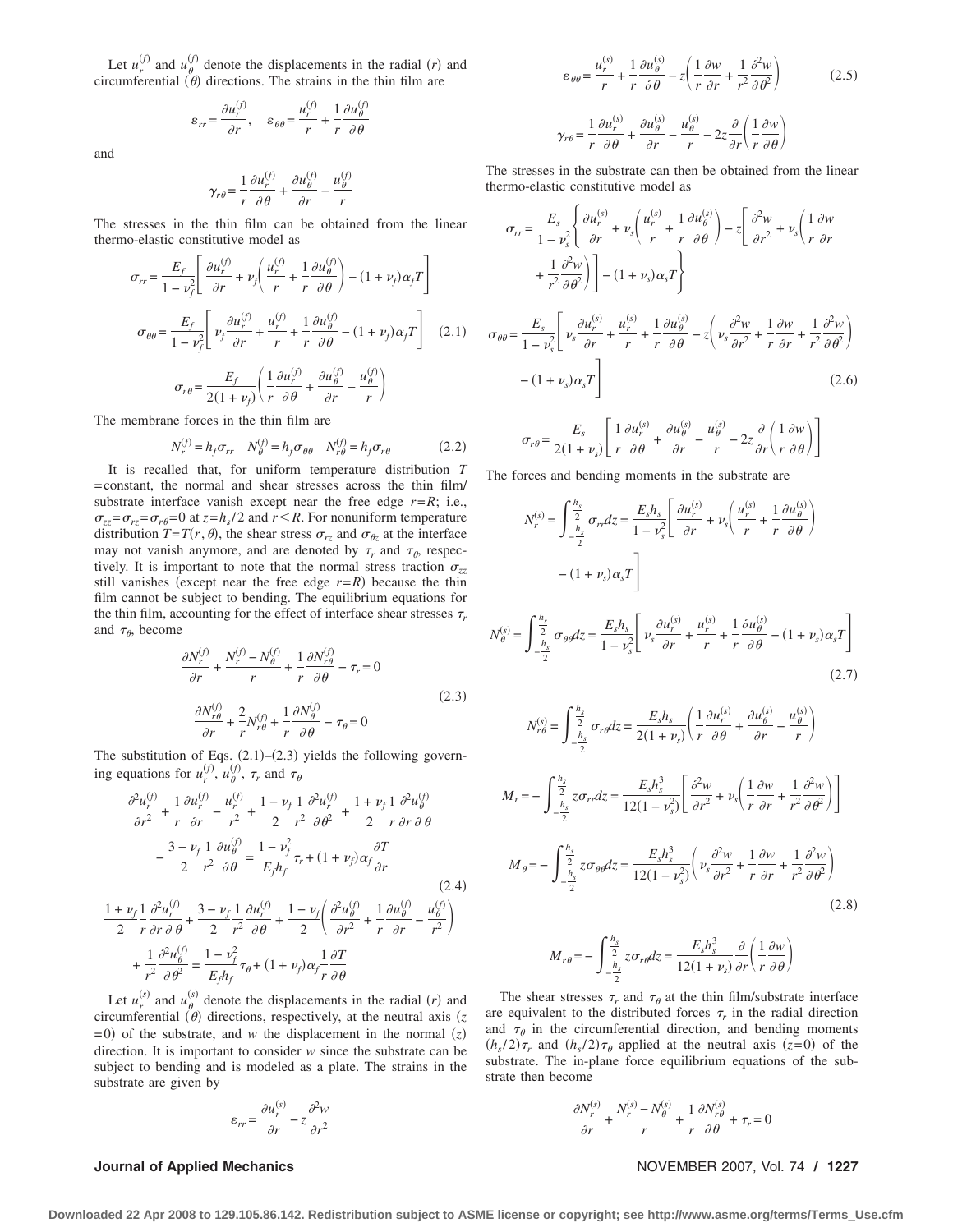$$
\frac{\partial N_{r\theta}^{(s)}}{\partial r} + \frac{2}{r} N_{r\theta}^{(s)} + \frac{1}{r} \frac{\partial N_{\theta\theta}^{(s)}}{\partial \theta} + \tau_{\theta} = 0
$$
 (2.9)

The out-of-plane moment and force equilibrium equations are given by

$$
\frac{\partial M_r}{\partial r} + \frac{M_r - M_\theta}{r} + \frac{1}{r} \frac{\partial M_{r\theta}}{\partial \theta} + Q_r - \frac{h_s}{2} \tau_r = 0
$$
\n
$$
\frac{\partial M_{r\theta}}{\partial r} + \frac{2}{r} M_{r\theta} + \frac{1}{r} \frac{\partial M_\theta}{\partial \theta} + Q_\theta - \frac{h_s}{2} \tau_\theta = 0
$$
\n
$$
\frac{\partial Q_r}{\partial r} + \frac{Q_r}{r} + \frac{1}{r} \frac{\partial Q_\theta}{\partial \theta} = 0
$$
\n(2.11)

where  $Q_r$  and  $Q_\theta$  are the shear forces normal to the neutral axis. The substitution of Eq.  $(2.7)$  into Eq.  $(2.9)$  yields the following governing equations for  $u_r^{(s)}$ ,  $u_\theta^{(s)}$ , and  $\tau$ .

$$
\frac{\partial^2 u_r^{(s)}}{\partial r^2} + \frac{1}{r} \frac{\partial u_r^{(s)}}{\partial r} - \frac{u_r^{(s)}}{r^2} + \frac{1 - \nu_s}{2} \frac{1}{r^2} \frac{\partial^2 u_r^{(s)}}{\partial \theta^2} + \frac{1 + \nu_s}{2} \frac{1}{r} \frac{\partial^2 u_\theta^{(s)}}{\partial r \partial \theta}
$$

$$
- \frac{3 - \nu_s}{2} \frac{1}{r^2} \frac{\partial u_\theta^{(s)}}{\partial \theta} = - \frac{1 - \nu_s^2}{E_s h_s} \tau_r + (1 + \nu_s) \alpha_s \frac{\partial T}{\partial r}
$$
(2.12)  

$$
\frac{1 + \nu_s}{2} \frac{1}{r} \frac{\partial^2 u_r^{(s)}}{\partial r \partial \theta} + \frac{3 - \nu_s}{2} \frac{1}{r^2} \frac{\partial u_r^{(s)}}{\partial \theta} + \frac{1 - \nu_s}{2} \left( \frac{\partial^2 u_\theta^{(s)}}{\partial r^2} + \frac{1}{r} \frac{\partial u_\theta^{(s)}}{\partial r} - \frac{u_\theta^{(s)}}{r^2} \right)
$$

$$
+ \frac{1}{r^2} \frac{\partial^2 u_\theta^{(s)}}{\partial \theta^2} = - \frac{1 - \nu_s^2}{E_s h_s} \tau_\theta + (1 + \nu_s) \alpha_s \frac{1}{r} \frac{\partial T}{\partial \theta}
$$

Elimination of  $Q_r$  and  $Q_\theta$  from Eqs. (2.10) and (2.11), in conjunction with Eq. 2.8, gives the following governing equation for *w* (and  $\tau$ )

$$
\nabla^2(\nabla^2 w) = \frac{6(1 - \nu_s^2)}{E_s h_s^2} \left( \frac{\partial \tau_r}{\partial r} + \frac{\tau_r}{r} + \frac{1}{r} \frac{\partial \tau_\theta}{\partial \theta} \right)
$$
(2.13)

where

$$
\nabla^2 = \frac{\partial^2}{\partial r^2} + \frac{1}{r} \frac{\partial}{\partial r} + \frac{1}{r^2} \frac{\partial^2}{\partial \theta^2}
$$

The continuity of displacements across the thin film/substrate interface requires

$$
u_r^{(f)} = u_r^{(s)} - \frac{h_s}{2} \frac{\partial w}{\partial r}, \quad u_\theta^{(f)} = u_\theta^{(s)} - \frac{h_s}{2} \frac{1}{r} \frac{\partial w}{\partial \theta} \tag{2.14}
$$

Equations  $(2.4)$  and  $(2.12)$ – $(2.14)$  constitute seven ordinary differential equations for seven variables, namely  $u_r^{(f)}$ ,  $u_\theta^{(f)}$ ,  $u_r^{(s)}$ ,  $u_\theta^{(s)}$ ,  $w$ ,  $\tau_r$ , and  $\tau_\theta$ . We discuss below how to decouple these seven equations under the limit  $h_f/h_s \ll 1$  such that we can solve  $u_r^{(s)}$ ,  $u_\theta^{(s)}$ first, then  $u_r^{(f)}$  and  $u_\theta^{(f)}$ , followed by  $\tau_r$  and  $\tau_\theta$ , and finally *w*.

(i) Elimination of  $\tau_r$  and  $\tau_\theta$  from force equilibrium equations  $(2.4)$  for the thin film and  $(2.12)$  for the substrate yields two equations for  $u_r^{(f)}$ ,  $u_\theta^{(f)}$ ,  $u_r^{(s)}$ , and  $u_\theta^{(s)}$ . For  $h_f/h_s \ll 1$ ,  $u_r^{(f)}$  and  $u_\theta^{(f)}$  disappear in these two equations, which become the following governing equations for  $u_r^{(s)}$  and  $u_{\theta}^{(s)}$  only:

$$
\frac{\partial^2 u_r^{(s)}}{\partial r^2} + \frac{1}{r} \frac{\partial u_r^{(s)}}{\partial r} - \frac{u_r^{(s)}}{r^2} + \frac{1 - \nu_s}{2} \frac{1}{r^2} \frac{\partial^2 u_r^{(s)}}{\partial \theta^2} + \frac{1 + \nu_s}{2} \frac{1}{r} \frac{\partial^2 u_\theta^{(s)}}{\partial r \partial \theta}
$$

$$
- \frac{3 - \nu_s}{2} \frac{1}{r^2} \frac{\partial u_\theta^{(s)}}{\partial \theta} = (1 + \nu_s) \alpha_s \frac{\partial T}{\partial r} + O\left(\frac{h_f}{h_s}\right)
$$
(2.15)

### $1 + \nu_s$ 2 1 *r*  $\partial^2 u_r^{(s)}$  $\frac{\partial^2 u_r^{(s)}}{\partial r \partial \theta} + \frac{3 - \nu_s}{2}$ 2 1 *r*2  $\partial u_r^{(s)}$  $\frac{du_r^{(s)}}{\partial \theta} + \frac{1 - \nu_s}{2} \left( \frac{\partial^2 u_\theta^{(s)}}{\partial r^2} \right)$  $rac{\partial u_{\theta}^{(s)}}{\partial r^2} + \frac{1}{r}$ *r*  $\left(\frac{\partial u_{\theta}^{(s)}}{\partial r} - \frac{u_{\theta}^{(s)}}{r^2}\right)$  $+\frac{1}{2}$ *r*2  $\partial^2 u_{\theta}^{(s)}$  $\frac{\partial^2 u_{\theta}^{(s)}}{\partial \theta^2} = (1 + \nu_s) \alpha_s \frac{1}{r}$ *r*  $\partial T$  $\frac{\partial T}{\partial \theta} + O\left(\frac{h_f}{h}\right)$  $\frac{h_f}{h_s}$

(ii) Elimination of  $u_r^{(f)}$  and  $u_\theta^{(f)}$  from the continuity condition (2.14) and equilibrium equation (2.4) for the thin film gives  $\tau_r$  and  $\tau_{\theta}$  in terms of  $u_r^{(s)}$  and *w*. Their substitution into the moment equilibrium equation (2.13) yields the governing equation for the normal displacement *w*, from which it can be shown that *w* is on the order of  $h_f/h_s$ , i.e.,

$$
w = O\left(\frac{h_f}{h_s}\right) \tag{2.16}
$$

Equation  $(2.16)$  and the continuity condition  $(2.14)$  then give the displacements  $u_r^{(f)}$  and  $u_\theta^{(f)}$  in the thin film as

$$
u_r^{(f)} = u_r^{(s)} + O\left(\frac{h_f}{h_s}\right), \quad u_\theta^{(f)} = u_\theta^{(s)} + O\left(\frac{h_f}{h_s}\right) \tag{2.17}
$$

(iii) The equilibrium equation  $(2.4)$  for the thin film gives the interface shear stresses in terms of  $u_r^{(s)}$  and  $u_\theta^{(s)}$  as

$$
\tau_r = \frac{E_f h_f}{1 - v_f^2} \left\{ \frac{v_s - v_f}{2} \left( \frac{1}{r^2} \frac{\partial^2 u_r^{(s)}}{\partial \theta^2} - \frac{1}{r} \frac{\partial^2 u_\theta^{(s)}}{\partial r \partial \theta} - \frac{1}{r^2} \frac{\partial u_\theta^{(s)}}{\partial \theta} \right) \right\}
$$

$$
+ \left[ (1 + v_s) \alpha_s - (1 + v_f) \alpha_f \right] \frac{\partial T}{\partial r} + O\left( \frac{h_f}{h_s} \right) \right\}
$$
(2.18)  

$$
\tau_\theta = \frac{E_f h_f}{1 - v_f^2} \left\{ \frac{v_s - v_f}{2} \left( -\frac{1}{r} \frac{\partial^2 u_r^{(s)}}{\partial r \partial \theta} + \frac{1}{r^2} \frac{\partial u_r^{(s)}}{\partial \theta} + \frac{\partial^2 u_\theta^{(s)}}{\partial r^2} + \frac{1}{r} \frac{\partial u_\theta^{(s)}}{\partial r} - \frac{u_\theta^{(s)}}{r^2} \right) \right\}
$$
(2.18)  

$$
= \left[ (1 + v_s) \alpha_s - (1 + v_f) \alpha_f \right] \frac{1}{r} \frac{\partial T}{\partial \theta} + O\left( \frac{h_f}{h_s} \right)
$$

where Eq.  $(2.15)$  has been used.

 $(iv)$  The displacement  $w$  is determined from the moment equilibrium equation (2.13) by eliminating  $\tau_r$  and  $\tau_\theta$  using Eq. (2.18). It can be verified that the resulting *w* is indeed on the order of  $h_f/h_s$  as suggested in Eq. (2.16).

We expand the arbitrary nonuniform temperature distribution  $T(r, \theta)$  to the Fourier series,

$$
T(r,\theta) = \sum_{n=0}^{\infty} T_c^{(n)}(r) \cos n\theta + \sum_{n=0}^{\infty} T_s^{(n)}(r) \sin n\theta \qquad (2.19)
$$

where

 $\tau_\theta$ 

$$
T_c^{(0)}(r) = \frac{1}{2\pi} \int_0^{2\pi} T(r,\theta)d\theta, \quad T_c^{(n)}(r) = \frac{1}{\pi} \int_0^{2\pi} T(r,\theta)\cos n\theta d\theta
$$

$$
(n \ge 1)
$$

and

$$
T_s^{(n)}(r) = \frac{1}{\pi} \int_0^{2\pi} T(r,\theta) \sin n\theta d\theta \ (n \ge 1)
$$

Without losing generality, we focus on the cos  $n\theta$  term here. The corresponding displacements and interface shear stresses can be expressed as

$$
u_r^{(s)} = u_r^{(sn)}(r)\cos n\theta, \quad u_\theta^{(s)} = u_\theta^{(sn)}(r)\sin n\theta, \quad w = w^{(n)}(r)\cos n\theta
$$
\n
$$
\tau_r = \tau_r^{(n)}(r)\cos n\theta, \quad \tau_\theta = \tau_\theta^{(n)}(r)\sin n\theta
$$
\n(2.20)

(2.15)  $u_r^{(sn)}$  and  $u_\theta^{(sn)}$ , which have the general solution Equation  $(2.15)$  then gives two ordinary differential equations for

### **1228 /** Vol. 74, NOVEMBER 2007 **Transactions of the ASME**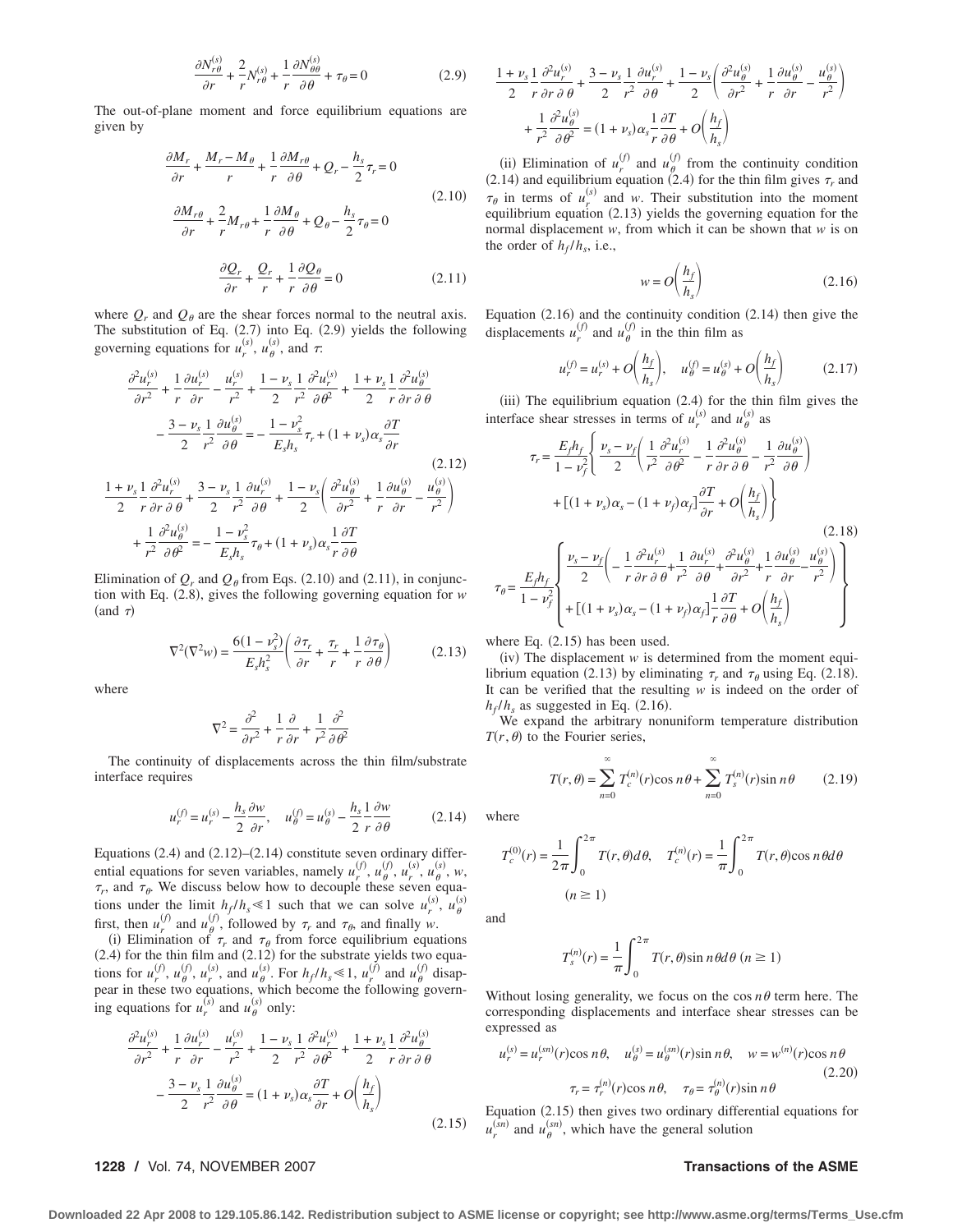$$
\begin{cases}\nu_r^{(sn)} \\
u_{\theta}^{(sn)}\n\end{cases} = \begin{cases}\n1 - \nu_s - \frac{1 + \nu_s}{2}n \\
\frac{1 + \nu_s}{2}n + 2\n\end{cases}\n\begin{bmatrix}\nA_0 r^{n+1} + \frac{\alpha_s}{4(n+1)} \frac{1 + \nu_s}{1 - \nu_s} r T_c^{(n)}\n\end{bmatrix} \\
+ \begin{cases}\n1 \\
1\n\end{cases}\n\frac{\alpha_s}{4(n+1)} \frac{1 + \nu_s}{1 - \nu_s} \left\{-\left[1 - \nu_s - \frac{n}{2}(1 + \nu_s)\right] r T_c^{(n)}\n\end{cases} \\
+ 2(1 - \nu_s)(n+1) \frac{1}{r^{n+1}} \int_0^r \eta^{1+n} T_c^{(n)}(\eta) d\eta\n\end{cases}
$$
\n
$$
- \begin{cases}\n1 - \nu_s + \frac{1 + \nu_s}{2}n \\
\frac{1 + \nu_s}{2}n - 2\n\end{cases}\n\begin{cases}\n\frac{\alpha_s}{4(n-1)} \frac{1 + \nu_s}{1 - \nu_s} r T_c^{(n)} \\
\frac{1}{2}n - 2\n\end{cases} \\
+ \begin{cases}\n-1 \\
1\n\end{cases}\nD_0 r^{n-1} - \begin{cases}\n-1 \\
1\n\end{cases}\n\frac{\alpha_s}{4(n-1)} \frac{1 + \nu_s}{1 - \nu_s} \\
-\frac{2(1 - \nu_s)(n-1)}{r^{n-1}} \int_r^R \eta^{1-n} T_c^{(n)}(\eta) d\eta\n\end{cases}
$$
\n
$$
+ O\left(\frac{h_f}{h_s}\right)
$$
\n(2.21)

where we have used the condition that the displacements are finite at the center  $r=0$ , and  $A_0$  and  $D_0$  are constants to be determined.

The interface shear stresses are obtained from Eq.  $(2.18)$  as

$$
\tau_r^{(n)} = \frac{E_f h_f}{1 - \nu_f^2} \Biggl\{ \left[ (1 + \nu_s) \alpha_s - (1 + \nu_f) \alpha_f \right] \frac{dT_c^{(n)}}{dr} - 2(\nu_s - \nu_f) n(n + 1) A_0 r^{n-1} + O\left(\frac{h_f}{h_s}\right) \Biggr\}
$$
\n
$$
\tau_\theta^{(n)} = \frac{E_f h_f}{1 - \nu_f^2} \Biggl\{ - \left[ (1 + \nu_s) \alpha_s - (1 + \nu_f) \alpha_f \right] \frac{n}{r} T_c^{(n)} + 2(\nu_s - \nu_f) n(n + 1) A_0 r^{n-1} + O\left(\frac{h_f}{h_s}\right) \Biggr\}
$$
\n(2.22)

The normal displacement  $w$  is determined from Eq.  $(2.13)$  as

$$
w^{(n)} = A_1 r^{n+2} + B_1 r^n - \frac{3}{n} \frac{1 - v_s^2}{E_s h_s^2} \frac{E_f h_f}{1 - v_f^2} [(1 + v_s) \alpha_s - (1 + v_f) \alpha_f]
$$
  
 
$$
\times \left[ r^n \int_r^R \eta^{1 - n} T_c^{(n)}(\eta) d\eta + r^{-n} \int_0^r \eta^{n+1} T_c^{(n)}(\eta) d\eta \right] + O\left(\frac{h_f^2}{h_s^2}\right)
$$
(2.23)

where we have used the condition that the displacement *w* is finite at the center  $r=0$ , and  $A_1$  and  $B_1$  are constants to be determined.

### **3 Boundary Conditions**

The first two boundary conditions at the free edge  $r = R$  require that the net forces vanish:

$$
N_r^{(f)} + N_r^{(s)} = 0 \quad \text{and} \quad N_{r\theta}^{(f)} + N_{r\theta}^{(s)} = 0 \quad \text{at } r = R \tag{3.1}
$$

which give  $A_0$  and  $D_0$  as

$$
A_0 = \frac{\alpha_s}{R^{2n+2}} \int_0^R \eta^{n+1} T_c^{(n)}(\eta) d\eta + O\left(\frac{h_f}{h_s}\right)
$$

$$
D_0 = -\frac{n+1}{2R^{2n}}(1+\nu_s)\alpha_s \int_0^R \eta^{n+1} T_c^{(n)}(\eta) d\eta + O\left(\frac{h_f}{h_s}\right) \quad (3.2)
$$

under the limit  $h_f/h_s \ll 1$ . The other two boundary conditions at the free edge  $r = \overline{R}$  are the vanishing of net moments, i.e.,

$$
M_r - \frac{h_s}{2} N_r^{(f)} = 0 \text{ and } Q_r - \frac{1}{r} \frac{\partial}{\partial \theta} \left( M_{r\theta} - \frac{h_s}{2} N_{r\theta}^{(f)} \right) = 0 \text{ at } r = R
$$
\n(3.3)

which give  $A_1$  and  $B_1$  as

$$
A_{1} = 3 \frac{E_{f} h_{f}}{1 - \nu_{f}^{2}} \frac{1 - \nu_{s}^{2}}{E_{s} h_{s}^{2}} \left[ (1 + \nu_{f}) \frac{1 - \nu_{s}}{3 + \nu_{s}} (\alpha_{s} - \alpha_{f}) - (\nu_{s} - \nu_{f}) \alpha_{s} \right] \frac{1}{R^{2n+2}} \int_{0}^{R} \eta^{n+1} T_{c}^{(n)}(\eta) d\eta + O\left(\frac{h_{f}^{2}}{h_{s}^{2}}\right)
$$
  

$$
B_{1} = -\frac{n+1}{n} R^{2} A_{1} + O\left(\frac{h_{f}^{2}}{h_{s}^{2}}\right)
$$
(3.4)

It is important to point out that the boundary conditions can also be established from the variational principle (e.g., [11]). The total potential energy in the thin film/substrate system with the free edge at *r*=*R* is

$$
\Pi = \int_0^R r dr \int_0^{2\pi} d\theta \int_{-\frac{h_s}{2}}^{\frac{h_s}{2} + h_f} U dz
$$
 (3.5)

where *U* is the strain energy density which gives  $\partial U/\partial \varepsilon_{rr} = \sigma_{rr}$ ,  $\partial U/\partial \varepsilon_{\theta\theta} = \sigma_{\theta\theta}$ , and  $\partial U/\partial \gamma_{r\theta} = \sigma_{r\theta}$ . For constitutive relations in Eqs.  $(2.1)$  and  $(2.6)$ , we obtain

$$
U = \frac{E}{2(1 - \nu^2)} \left[ \varepsilon_{rr}^2 + \varepsilon_{\theta\theta}^2 + 2\nu\varepsilon_{rr}\varepsilon_{\theta\theta} + \frac{1 - \nu}{2} \gamma_{r\theta}^2 - 2(1 + \nu)\alpha T(\varepsilon_{rr} + \varepsilon_{\theta\theta}) \right]
$$
(3.6)

where  $E$ ,  $\nu$ , and  $\alpha$  take their corresponding values in the thin film (i.e.,  $E_f$ ,  $\nu_f$ , and  $\alpha_f$  for  $h_s/2 + h_f \ge z \ge h_s/2$ ) and in the substrate (i.e.,  $E_s$ ,  $v_s$ , and  $\alpha_s$  for  $h_s/2 \ge z \ge -h_s/2$ ). For the displacement fields in Sec. 2 and the associated strain fields, the potential energy  $\Pi$  in Eq. (3.5) becomes a quadratic function of parameters  $A_0$ ,  $D_0$ ,  $A_1$ , and  $B_1$ . The principle of minimum potential energy requires

$$
\frac{\partial \Pi}{\partial A_0} = 0 \quad \frac{\partial \Pi}{\partial D_0} = 0 \quad \frac{\partial \Pi}{\partial A_1} = 0 \quad \frac{\partial \Pi}{\partial B_1} = 0 \tag{3.7}
$$

It can be shown that, as expected in the limit  $h_f/h_s \ll 1$ , the above four conditions in Eq.  $(3.7)$  are equivalent to the vanishing of net forces in Eq.  $(3.1)$  and net moments in Eq.  $(3.3)$ .

### **4 Thin Film Stresses and Substrate Curvatures**

We provide the general solution that includes both cosine and sine terms in this section. The substrate curvatures are

$$
\kappa_{rr} = \frac{\partial^2 w}{\partial r^2} \quad \kappa_{\theta\theta} = \frac{1}{r} \frac{\partial w}{\partial r} + \frac{1}{r^2} \frac{\partial^2 w}{\partial \theta^2} \quad \kappa_{r\theta} = \frac{\partial}{\partial r} \left( \frac{1}{r} \frac{\partial w}{\partial \theta} \right) \quad (4.1)
$$

The sum of substrate curvatures is related to the temperature by

**Journal of Applied Mechanics** November 2007, Vol. 74 / 1229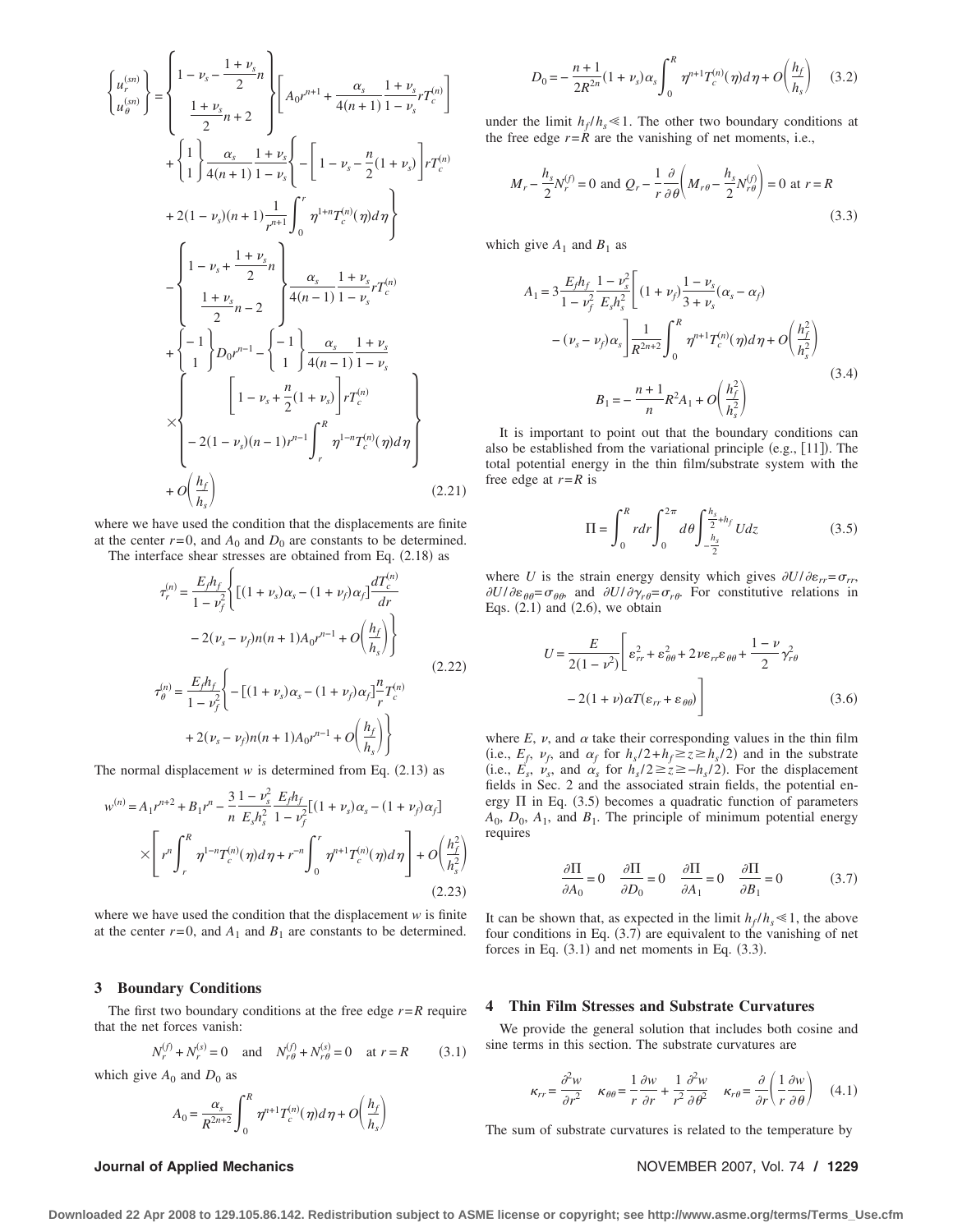$$
\kappa_{rr} + \kappa_{\theta\theta} = 12 \frac{E_f h_f}{1 - \nu_f} \frac{1 - \nu_s}{E_s h_s^2} \left\{ (\alpha_s - \alpha_f) T + \left[ \frac{(1 + \nu_s)^2}{2(1 + \nu_f)} - 1 \right] \alpha_s (T - \overline{T}) + \frac{(1 - \nu_s)}{2} \alpha_f (T - \overline{T}) + (1 + \nu_s) \left[ \frac{1 - \nu_s}{3 + \nu_s} (\alpha_s - \alpha_f) - \frac{\nu_s - \nu_f}{1 + \nu_f} \alpha_s \right] \sum_{n=1}^{\infty} (n + 1) \frac{r^n}{R^{2n+2}} \left[ \cos n\theta \int_0^R \eta^{n+1} T_c^{(n)} \times (\eta) d\eta + \sin n\theta \int_0^R \eta^{n+1} T_s^{(n)}(\eta) d\eta \right] \right\}
$$
(4.2)

where  $\overline{T} = (1/\pi R^2) \int \int_A T(\eta, \varphi) dA$  is the average temperature over the entire area *A* of the thin film,  $dA = \eta d \eta d\varphi$ , and *T* is also related to  $T_c^{(0)}$  by  $\overline{T} = (2/R^2) \int_0^R \eta T_c^{(0)}(\eta) d\eta$ . The difference between two curvatures  $(\kappa_{rr} - \kappa_{\theta\theta})$  and the twist  $\kappa_{r\theta}$  are given by

$$
\kappa_{rr} - \kappa_{\theta\theta} = 6 \frac{E_f h_f}{1 - \nu_f^2} \frac{1 - \nu_s^2}{E_s h_s^2} [(1 + \nu_s) \alpha_s - (1 + \nu_f) \alpha_f]
$$
  
\n
$$
\times \left[ T - \frac{2}{r^2} \int_0^r \eta T_c^{(0)} d\eta - \sum_{n=1}^{\infty} \frac{n+1}{r^{n+2}} \left( \cos n\theta \int_0^r \eta^{n+1} T_c^{(n)} d\eta - \sin n\theta \int_0^r \eta^{n+1} T_s^{(n)} d\eta \right) \right]
$$
  
\n
$$
+ \sin n\theta \int_0^r \eta^{n+1} T_s^{(n)} d\eta - \sum_{n=1}^{\infty} (n-1) r^{n-2} \left( \cos n\theta \int_r^R \eta^{1-n} T_c^{(n)} d\eta - \sin n\theta \int_r^R \eta^{1-n} T_s^{(n)} d\eta \right) \right] + 6 \frac{E_f h_f}{1 - \nu_f^2} \frac{1}{E_s h_s^2} \frac{1}{3 + \nu_s}
$$
  
\n
$$
\times \left\{ (1 - \nu_s) [(1 + \nu_s) \alpha_s - (1 + \nu_f) \alpha_f] - (1 - 1) \left( \frac{r}{R} \right)^{n-2} \right\}
$$
  
\n
$$
- 4(\nu_s - \nu_f) \alpha_s \right\} \sum_{n=1}^{\infty} \frac{n+1}{R^{n+2}} \left[ n \left( \frac{r}{R} \right)^n - (n - 1) \left( \frac{r}{R} \right)^{n-2} \right]
$$
  
\n
$$
\times \left( \cos n\theta \int_0^R \eta^{n+1} T_c^{(n)} d\eta + \sin n\theta \int_0^R \eta^{n+1} T_s^{(n)} d\eta \right)
$$
  
\n(4.3)

$$
\kappa_{r\theta} = 3 \frac{E_{f} h_{f}}{1 - \nu_{f}^{2}} \frac{1 - \nu_{s}^{2}}{E_{s} h_{s}^{2}} [(1 + \nu_{s}) \alpha_{s} - (1 + \nu_{f}) \alpha_{f}]
$$
\n
$$
\times \left[ -\sum_{n=1}^{\infty} \frac{n+1}{r^{n+2}} \left( \sin n\theta \int_{0}^{r} \eta^{n+1} T_{c}^{(n)} d\eta \right) - \cos n\theta \int_{0}^{r} \eta^{n+1} T_{s}^{(n)} d\eta \right]
$$
\n
$$
+ \sum_{n=1}^{\infty} (n-1) r^{n-2} \left( \sin n\theta \int_{r}^{R} \eta^{1-n} T_{c}^{(n)} d\eta \right)
$$
\n
$$
- \cos n\theta \int_{r}^{R} \eta^{1-n} T_{s}^{(n)} d\eta \right) - 3 \frac{E_{f} h_{f}}{1 - \nu_{f}^{2}} \frac{1 - \nu_{s}^{2}}{E_{s} h_{s}^{2}} \frac{1}{3 + \nu_{s}} \{(1 - \nu_{s})
$$
\n
$$
\times [(1 + \nu_{s}) \alpha_{s} - (1 + \nu_{f}) \alpha_{f}]
$$

**1230 /** Vol. 74, NOVEMBER 2007 **Transactions of the ASME**

$$
-4(\nu_s - \nu_f)\alpha_s \sum_{n=1}^{\infty} \frac{n+1}{R^{n+2}} \left[ n \left( \frac{r}{R} \right)^n - (n-1) \left( \frac{r}{R} \right)^{n-2} \right]
$$

$$
\times \left( \sin n\theta \int_0^R \eta^{n+1} T_c^{(n)} d\eta - \cos n\theta \int_0^R \eta^{n+1} T_s^{(n)} d\eta \right) \qquad (4.4)
$$

The stresses in the thin film are obtained from Eq. (2.1). Specifically, the sum of stresses  $\sigma_{rr}^{(f)} + \sigma_{\theta\theta}^{(f)}$  is related to the temperature by

$$
\sigma_{rr}^{(f)} + \sigma_{\theta\theta}^{(f)} = \frac{E_f}{1 - \nu_f} \left[ 2(\alpha_s - \alpha_f)T - (1 - \nu_s)\alpha_s(T - \overline{T}) + 2(1 - \nu_s)\alpha_s \sum_{n=1}^{\infty} \frac{n+1}{R^{2n+2}} r^n \left( \cos n\theta \int_0^R \eta^{n+1} T_c^{(n)} d\eta + \sin n\theta \int_0^R \eta^{n+1} T_s^{(n)} d\eta \right) \right]
$$
(4.5)

The difference between stresses,  $\sigma_{rr}^{(f)} - \sigma_{\theta\theta}^{(f)}$ , and shear stress  $\sigma_{r\theta}^{(f)}$ are given by

$$
\sigma_{rr}^{(f)} - \sigma_{\theta\theta}^{(f)} = \frac{E_f}{1 + \nu_f} (1 + \nu_s) \alpha_s \left\{ T - \frac{2}{r^2} \int_0^r \eta T_c^{(0)} d\eta \right.\n- \sum_{n=1}^{\infty} \frac{n+1}{r^{n+2}} \left( \cos n\theta \int_0^r \eta^{n+1} T_c^{(n)} d\eta \right.\n+ \sin n\theta \int_0^r \eta^{n+1} T_s^{(n)} d\eta \right)\n- \sum_{n=1}^{\infty} (n-1) r^{n-2} \left( \cos n\theta \int_r^R \eta^{1-n} T_c^{(n)} d\eta \right.\n+ \sin n\theta \int_r^R \eta^{1-n} T_s^{(n)} d\eta \right) - \sum_{n=1}^{\infty} \frac{n+1}{R^{n+2}} \left[ n \left( \frac{r}{R} \right)^n \right.\n- (n-1) \left( \frac{r}{R} \right)^{n-2} \left[ \left( \cos n\theta \int_0^R \eta^{n+1} T_c^{(n)} d\eta \right.\n+ \sin n\theta \int_0^R \eta^{n+1} T_s^{(n)} d\eta \right) \right\} (4.6)
$$

$$
\sigma_{r\theta}^{(f)} = \frac{E_{f}}{2(1+\nu_{f})}(1+\nu_{s})\alpha_{s} \left\{-\sum_{n=1}^{\infty} \frac{n+1}{r^{n+2}} \left(\sin n\theta \int_{0}^{r} \eta^{n+1} T_{c}^{(n)} d\eta \right.\right.\left. - \cos n\theta \int_{0}^{r} \eta^{n+1} T_{s}^{(n)} d\eta \right)\left. + \sum_{n=1}^{\infty} (n-1)r^{n-2} \left(\sin n\theta \int_{r}^{R} \eta^{1-n} T_{c}^{(n)} d\eta \right.\left. - \cos n\theta \int_{r}^{R} \eta^{1-n} T_{s}^{(n)} d\eta \right) + \sum_{n=1}^{\infty} \frac{n+1}{R^{n+2}} \left[n\left(\frac{r}{R}\right)^{n}\right.\left. - (n-1)\left(\frac{r}{R}\right)^{n-2}\right] \left(\sin n\theta \int_{0}^{R} \eta^{n+1} T_{c}^{(n)} d\eta \right.\left. - \cos n\theta \int_{0}^{R} \eta^{n+1} T_{s}^{(n)} d\eta \right)
$$
\n(4.7)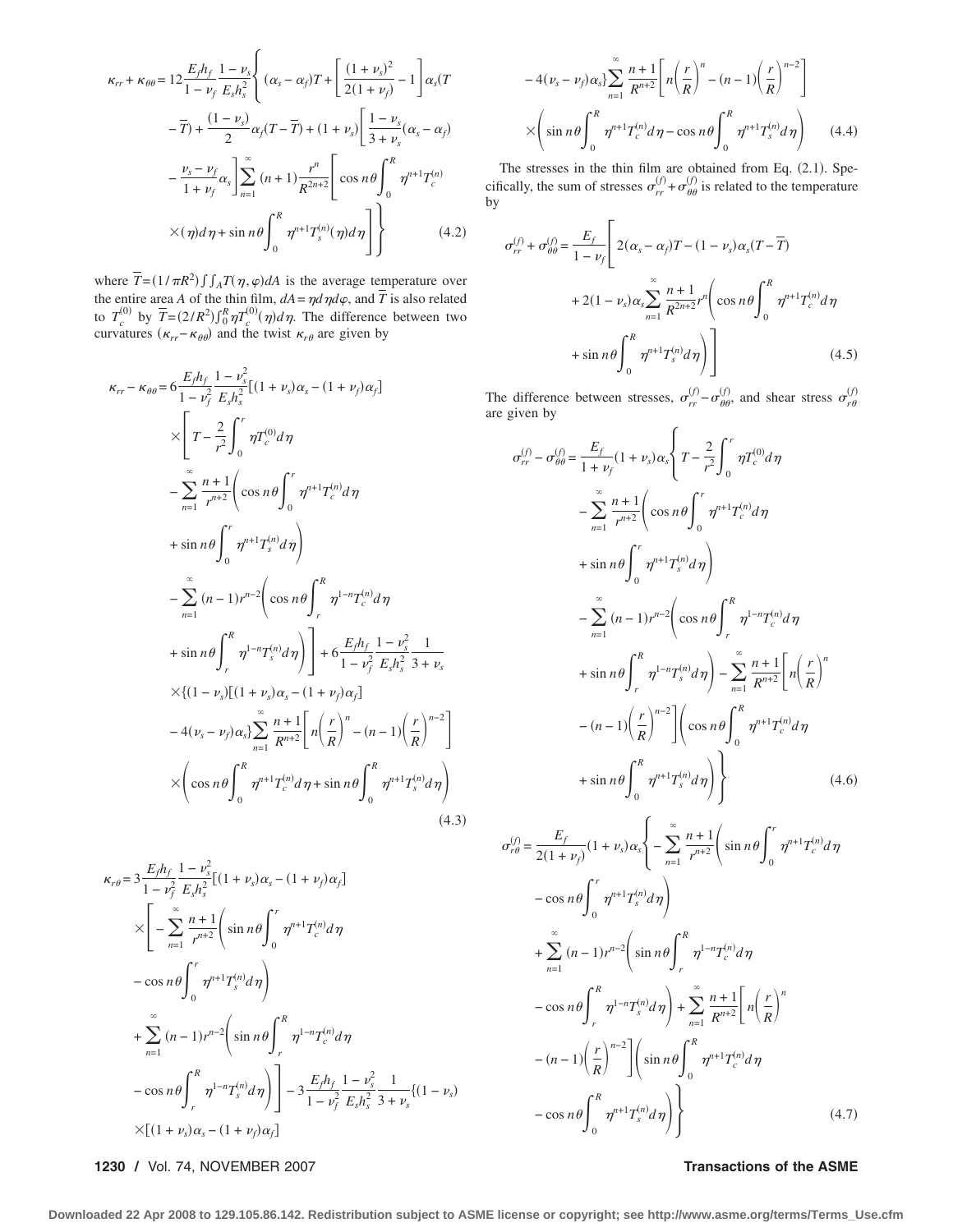The interface shear stresses  $\tau_r$  and  $\tau_\theta$  are related to the temperature by

$$
\tau_r = \frac{E_f h_f}{1 - \nu_f^2} \left[ \left[ (1 + \nu_s) \alpha_s - (1 + \nu_f) \alpha_f \right] \frac{\partial T}{\partial r} - 2(\nu_s - \nu_f) \alpha_s \sum_{n=1}^{\infty} n(n + 1) \frac{r^{n-1}}{R^{2n+2}} \left( \cos n\theta \int_0^R \eta^{n+1} T_c^{(n)} d\eta + \sin n\theta \int_0^R \eta^{n+1} T_s^{(n)} d\eta \right) \right]
$$
\n(4.8)

$$
\tau_{\theta} = \frac{E_{f} h_{f}}{1 - \nu_{f}^{2}} \left\{ \left[ (1 + \nu_{s}) \alpha_{s} - (1 + \nu_{f}) \alpha_{f} \right]_{r}^{1} \frac{\partial T}{\partial \theta} + 2(\nu_{s} - \nu_{f}) \alpha_{s} \sum_{n=1}^{\infty} n(n + 1) \frac{r^{n-1}}{R^{2n+2}} \left( \sin n\theta \int_{0}^{R} \eta^{n+1} T_{c}^{(n)} d\eta - \cos n\theta \int_{0}^{R} \eta^{n+1} T_{s}^{(n)} d\eta \right) \right\}
$$
\n(4.9)

For uniform temperature distribution *T*=constant, the curvatures in the substrate obtained from Eqs.  $(4.2)$ – $(4.4)$  become

$$
\kappa = \kappa_{rr} = \kappa_{\theta\theta} = 6 \frac{E_f h_f}{1 - v_f} \frac{1 - v_s}{E_s h_s^2} (\alpha_s - \alpha_f) T
$$

The stresses in the thin film obtained from Eqs.  $(4.5)$ – $(4.7)$  become

$$
\sigma^{(f)} = \sigma_{rr}^{(f)} = \sigma_{\theta\theta}^{(f)} = \frac{E_f}{1 - \nu_f} (\alpha_s - \alpha_f) T
$$

For this special case only, both stress and curvature states become equibiaxial. The elimination of temperature *T* from the above two equations yields a simple relation  $\sigma^{(f)} = (E_s h_s^2 / 6(1 - \nu_s) h_f) \kappa$ , which is exactly the Stoney formula in Eq.  $(1.1)$ , and it has been used to estimate the thin-film stress  $\sigma^{(f)}$  from the substrate curvature  $\kappa$ , if the temperature, stress, and curvature are all constant and if the plate system shape is spherical. In the following, we extend such a relation for arbitrary nonaxisymmetric temperature distribution.

### **5 Extension of Stoney Formula for Nonaxisymmetric Temperature Distribution**

The stresses and curvatures are all given in terms of temperature in the previous section. We extend the Stoney formula for arbitrary nonuniform and nonaxisymmetric temperature distribution in this section by establishing the direct relation between the thinfilm stresses and substrate curvatures.

We first define the coefficients  $C_n$  and  $S_n$  related to the substrate curvatures by

$$
C_n = \frac{1}{\pi R^2} \int\int\limits_A (\kappa_{rr} + \kappa_{\theta\theta}) \left(\frac{\eta}{R}\right)^n \cos n\varphi dA
$$
\n
$$
S_n = \frac{1}{\pi R^2} \int\limits_A (\kappa_{rr} + \kappa_{\theta\theta}) \left(\frac{\eta}{R}\right)^n \sin n\varphi dA
$$
\n(5.1)

where the integration is over the entire area *A* of the thin film, and  $dA = \eta d \eta d\varphi$ . Since both the substrate curvatures and film stresses depend on the temperature *T*, elimination of temperature gives the film stress in terms of substrate curvatures by

### $\sigma_{rr}^{(f)} - \sigma_{\theta\theta}^{(f)} = \frac{E_s h_s^2}{1}$  $1 - \nu_s$  $1 - \nu_f$  $6h_f$  $\alpha_{s}$  $\frac{\alpha_s}{(1 + \nu_s)\alpha_s - (1 + \nu_f)\alpha_f} \left\{\kappa_{rr} - \kappa_{\theta\theta} - \sum_{n=1}^{\infty} \right\}$ *n*  $+ 1$ *n*  $\left[ n \left( \frac{r}{R} \right)^n - (n-1) \left( \frac{r}{R} \right)^{n-2} \right]$   $(C_n \cos n\theta + S_n \sin n\theta)$  $(5.2)$

$$
\sigma_{r\theta}^{(f)} = \frac{E_s h_s^2}{1 - \nu_s} \frac{1 - \nu_f}{6h_f} \frac{\alpha_s}{(1 + \nu_s)\alpha_s - (1 + \nu_f)\alpha_f} \left\{ \kappa_{r\theta} + \frac{1}{2} \sum_{n=1}^{\infty} (n+1) \times \left[ n \left( \frac{r}{R} \right)^n - (n-1) \left( \frac{r}{R} \right)^{n-2} \right] (C_n \sin n\theta - S_n \cos n\theta) \right\}
$$
\n(5.3)

$$
\sigma_{rr}^{(f)} + \sigma_{\theta\theta}^{(f)} = \frac{E_s h_s^2}{6h_f(1 - \nu_s)} \left\{ \kappa_{rr} + \kappa_{\theta\theta} + \left[ \frac{1 - \nu_s}{1 + \nu_s} - \frac{(1 - \nu_f)\alpha_s}{(1 + \nu_s)\alpha_s - (1 + \nu_f)\alpha_f} \right] (\kappa_{rr} + \kappa_{\theta\theta} - \overline{\kappa_{rr} + \kappa_{\theta\theta}}) - \left[ \frac{1 - \nu_s}{1 + \nu_s} - \frac{2(1 - \nu_f)\alpha_s}{(1 + \nu_s)\alpha_s - (1 + \nu_f)\alpha_f} \right]_{n=1}^{\infty} (n+1) \times \left( \frac{r}{R} \right)^n (C_n \cos n\theta + S_n \sin n\theta) \tag{5.4}
$$

where  $\kappa_{rr} + \kappa_{\theta\theta} = C_0 = (1/\pi R^2) \int_A (\kappa_{rr} + \kappa_{\theta\theta}) dA$  is the average curvature over entire area *A* of the thin film. Equations  $(5.2)$ – $(5.4)$ provide direct relations between individual film stresses and substrate curvatures. It is important to note that stresses at a point in the thin film depend not only on curvatures at the same point local dependence, but also on the curvatures in the entire substrate (nonlocal dependence) via the coefficients  $C_n$  and  $S_n$ .

The interface shear stresses  $\tau_r$  and  $\tau_\theta$  can also be directly related to substrate curvatures via

$$
\tau_r = \frac{E_s h_s^2}{6(1 - v_s^2)} \left[ \frac{\partial}{\partial r} (\kappa_{rr} + \kappa_{\theta\theta}) - \frac{1 - v_s}{2R} \sum_{n=1}^{\infty} n(n+1)(C_n \cos n\theta + S_n \sin n\theta) \left( \frac{r}{R} \right)^{n-1} \right]
$$
(5.5)

$$
\tau_{\theta} = \frac{E_{s}h_{s}^{2}}{6(1 - \nu_{s}^{2})} \left[ \frac{1}{r} \frac{\partial}{\partial \theta} (\kappa_{rr} + \kappa_{\theta\theta}) + \frac{1 - \nu_{s}}{2R} \sum_{n=1}^{\infty} n(n+1)(C_{n} \sin n\theta - S_{n} \cos n\theta) \left(\frac{r}{R}\right)^{n-1} \right]
$$
\n(5.6)

This provides a way to estimate the interface shear stresses from the gradients of substrate curvatures. It also displays a nonlocal dependence via the coefficients  $C_n$  and  $S_n$ .

Since interfacial shear stresses are responsible for promoting system failures through delamination of the thin film from the substrate, Eqs.  $(5.5)$  and  $(5.6)$  have particular significance. They show that such stresses are related to the gradients of  $\kappa_{rr} + \kappa_{\theta\theta}$  and not to its magnitude, as might have been expected of a local, Stoney-like formulation. The implementation value of Eqs.  $(5.5)$ and  $(5.6)$  is that it provides an easy way of inferring these special interfacial shear stresses once the full-field curvature information is available. As a result, the methodology also provides a way to evaluate the risk of and to mitigate such important forms of failure. It should be noted that for the special case of spatially con-

### **Journal of Applied Mechanics** November 2007, Vol. 74 **/ 1231**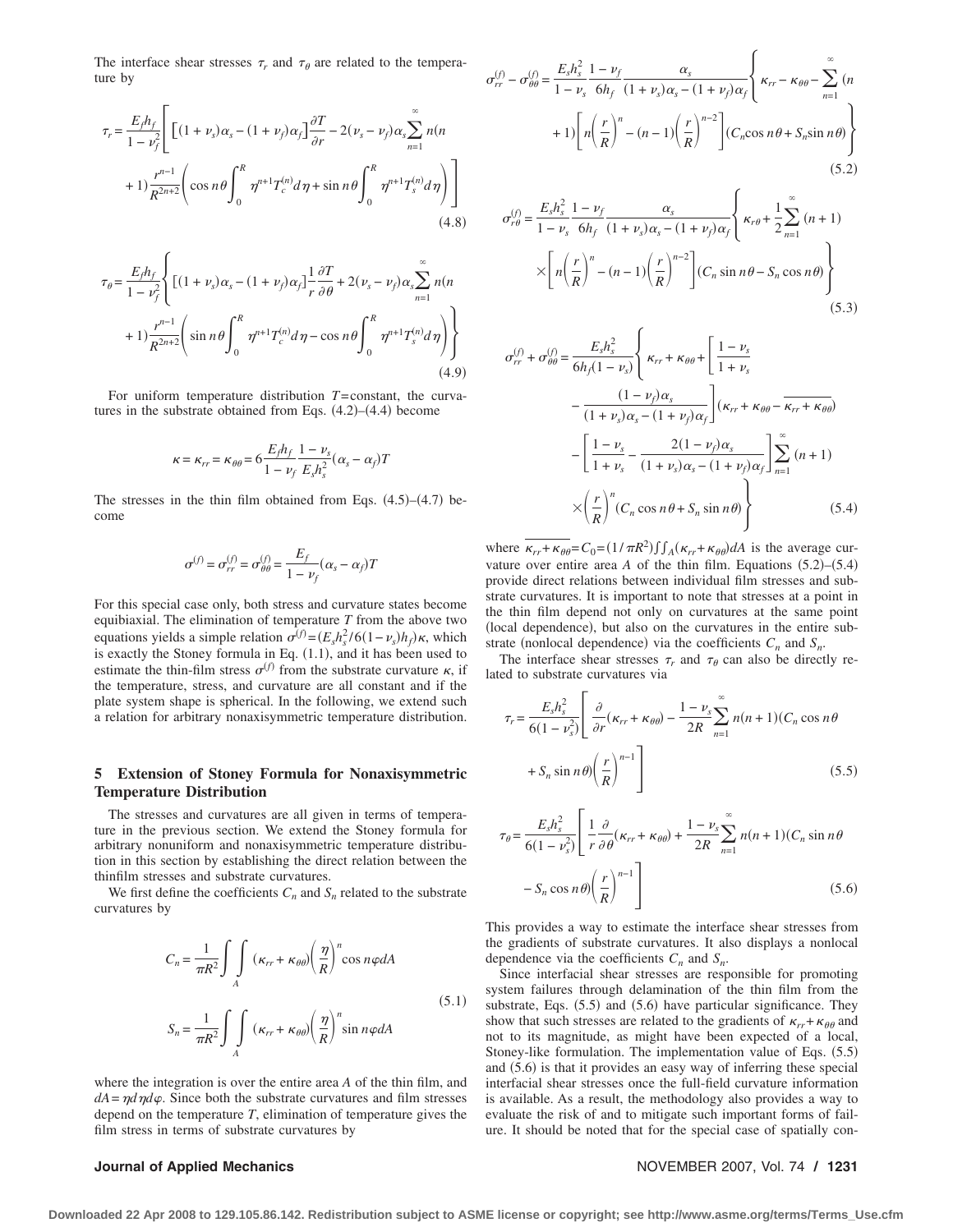stant curvatures, the interfacial shear stresses vanish as is the case for all Stoney-like formulations described in Sec. 1.

It can be shown that the relations between the film stresses and substrate curvatures given in the form of infinite series in Eqs.  $(5.2)$ – $(5.4)$  can be equivalently expressed in the form of integration as

$$
\sigma_{rr}^{(f)} - \sigma_{\theta\theta}^{(f)} = \frac{E_s h_s^2}{1 - \nu_s} \frac{1 - \nu_f}{6h_f} \frac{\alpha_s}{(1 + \nu_s)\alpha_s - (1 + \nu_f)\alpha_f}
$$
  

$$
\times \left\{ \kappa_{rr} - \kappa_{\theta\theta} - \frac{1}{\pi R^2} \int_A \int (\kappa_{rr} + \kappa_{\theta\theta})
$$
  

$$
\times \frac{\frac{\eta}{R} F_{\text{minus}} \left( \frac{r}{R}, \frac{\eta}{R}, \varphi - \theta \right)}{\left[ 1 - 2\frac{\eta r}{R^2} \cos(\varphi - \theta) + \frac{\eta^2 r^2}{R^4} \right]^3} dA \right\}
$$
(5.7)

$$
\sigma_{r\theta}^{(f)} = \frac{E_s h_s^2}{1 - \nu_s} \frac{1 - \nu_f}{6h_f} \frac{\alpha_s}{(1 + \nu_s)\alpha_s - (1 + \nu_f)\alpha_f} \left\{ \kappa_{r\theta} - \frac{1}{2} \frac{1}{\pi R^2} \int_A \int (k_{rr}) \kappa_{r\theta} \frac{m}{R} F_{\text{shear}} \left( \frac{r}{R}, \frac{\eta}{R}, \varphi - \theta \right) \right\}
$$
\n
$$
+ \kappa_{\theta\theta} \frac{m}{\left[ 1 - 2 \frac{\eta r}{R^2} \cos(\varphi - \theta) + \frac{\eta^2 r^2}{R^4} \right]^3} dA \tag{5.8}
$$

$$
\sigma_{rr}^{(f)} + \sigma_{\theta\theta}^{(f)} = \frac{E_s h_s^2}{6h_f(1 - \nu_s)} \left\{ \kappa_{rr} + \kappa_{\theta\theta} + \left[ \frac{1 - \nu_s}{1 + \nu_s} \right. \right.\n- \frac{(1 - \nu_f)\alpha_s}{(1 + \nu_s)\alpha_s - (1 + \nu_f)\alpha_f} \left[ (\kappa_{rr} + \kappa_{\theta\theta} - \overline{\kappa_{rr} + \kappa_{\theta\theta}}) \right.\n- \left[ \frac{1 - \nu_s}{1 + \nu_s} - \frac{2(1 - \nu_f)\alpha_s}{(1 + \nu_s)\alpha_s - (1 + \nu_f)\alpha_f} \right] \frac{r}{\pi R^3} \int_A \int K_{rr} \left. (\kappa_{rr} + \kappa_{\theta\theta}) \frac{\eta}{R} F_{\text{plus}} \left( \frac{r}{R}, \frac{\eta}{R}, \varphi - \theta \right) \right.\n+ \kappa_{\theta\theta} \left[ 1 - 2 \frac{\eta r}{R^2} \cos(\varphi - \theta) + \frac{\eta^2 r^2}{R^4} \right]^{4} dA \right\}
$$
(5.9)

where functions  $F_{\text{minus}}$ ,  $F_{\text{shear}}$ , and  $F_{\text{plus}}$  are given by

$$
F_{\text{minus}}(r_1, \eta_1, \varphi_1) = -r_1^2 \eta_1 (6 + 9 \eta_1^2 + r_1^2 \eta_1^4) + r_1 (2 + 9 \eta_1^2 + 6r_1^2 \eta_1^2 + 6r_1^2 \eta_1^4) \cos \varphi_1 - \eta_1 (3 + 3r_1^2 \eta_1^2 + 2r_1^4 \eta_1^2) \cos 2\varphi_1 + r_1 \eta_1^2 \cos 3\varphi_1
$$

$$
F_{\text{shear}}(r_1, \eta_1, \varphi_1) = r_1(2 + 9\eta_1^2 - 6r_1^2\eta_1^2)\sin\varphi_1 - \eta_1(3 + 3r_1^2\eta_1^2 - 2r_1^4\eta_1^2)\sin 2\varphi_1 + r_1\eta_1^2\sin 3\varphi_1
$$
 (5.10)

$$
F_{\text{plus}}(r_1, \eta_1, \varphi_1) = 2(1 + 2r_1^2 \eta_1^2) \cos \varphi_1 - r_1 \eta_1 \cos 2\varphi_1
$$

$$
- r_1 \eta_1 (4 + r_1^2 \eta_1^2)
$$

The interface shear stresses can also be related to substrate curvatures via integrals as

$$
\tau_{r} = \frac{E_{s}h_{s}^{2}}{6(1 - \nu_{s}^{2})} \left\{ \frac{\partial}{\partial r}(\kappa_{rr} + \kappa_{\theta\theta}) - \frac{1 - \nu_{s}}{\pi R^{3}} \int_{A} \int (\kappa_{rr} + \kappa_{\theta\theta}) \frac{\frac{\eta}{R}F_{\text{radial}}\left(\frac{r}{R}, \frac{\eta}{R}, \varphi - \theta\right)}{\left[1 - 2\frac{\eta r}{R^{2}}\cos(\varphi - \theta) + \frac{\eta^{2}r^{2}}{R^{4}}\right]^{3}} dA \right\}
$$
(5.11)  

$$
\tau_{\theta} = \frac{E_{s}h_{s}^{2}}{6(1 - \nu_{s}^{2})} \left\{ \frac{1}{r} \frac{\partial}{\partial \theta}(\kappa_{rr} + \kappa_{\theta\theta}) - \frac{1 - \nu_{s}}{\pi R^{3}} \int_{A} \int (\kappa_{rr} + \kappa_{\theta\theta}) \frac{\frac{\eta}{R}F_{\text{circumferential}}\left(\frac{r}{R}, \frac{\eta}{R}, \varphi - \theta\right)}{\left[1 - 2\frac{\eta r}{R^{2}}\cos(\varphi - \theta) + \frac{\eta^{2}r^{2}}{R^{4}}\right]^{3}} dA \right\}
$$
(5.12)

where

$$
F_{\text{radial}}(r_1, \eta_1, \varphi_1) = (1 + 3r_1^2 \eta_1^2) \cos \varphi_1 - r_1 \eta_1 (3 + r_1^2 \eta_1^2 \cos 2\varphi_1)
$$
\n(5.13)\n
$$
F_{\text{circumferential}}(r_1, \eta_1, \varphi_1) = (1 - 3r_1^2 \eta_1^2) \sin \varphi_1 + r_1^3 \eta_1^3 \sin 2\varphi_1
$$

Finally it should be noted that Eq.  $(5.4)$  also reduces to Stoney's result for the case of spatial curvature uniformity. Indeed for this case, Eq.  $(5.4)$  reduces to:

$$
\sigma_{rr} + \sigma_{\theta\theta} = \frac{E_s h_s^2}{6(1 - v_s)h_f} (\kappa_{rr} + \kappa_{\theta\theta})
$$
(5.14)

If in addition the curvature state is equibiaxial  $(\kappa_{rr} = \kappa_{\theta\theta})$ , as assumed by Stoney, Eq.  $(1.1)$  is recovered while relation  $(5.2)$  furmishes  $\sigma_{rr} = \sigma_{\theta\theta}$  (stress equibiaxiality) as a special case.

### **6 Discussion and Conclusions**

Unlike Stoney's original analysis and its extensions discussed in Sec. 1, the present analysis, together with Huang and Rosakis [13] and Huang et al. [14] for the special case of axisymmetry, show that the dependence of film stresses on substrate curvatures is not generally "local." Here the stress components at a point on the film will, in general, depend on both the local value of the curvature components (at the same point) and on the value of curvatures of all other points on the plate system (nonlocal dependence). The more pronounced the curvature nonuniformities are, the more important such nonlocal effects become in accurately determining film stresses from curvature measurements. This demonstrates that analyses methods based on Stoney's approach and its various extensions cannot handle the nonlocality of the stress/curvature dependence and may result in substantial stress prediction errors if such analyses are applied locally in cases where spatial variations of system curvatures and stresses are present.

The presence of nonlocal contributions in such relations also has implications regarding the nature of diagnostic methods needed to perform wafer-level film stress measurements. Notably, the existence of nonlocal terms necessitates the use of full-field methods capable of measuring curvature components over the entire surface of the plate system (or wafer). Furthermore, measurement of all independent components of the curvature field is necessary. This is because the stress state at a point depends on curvature contributions (from  $\kappa_{rr}$ ,  $\kappa_{\theta\theta}$ , and  $\kappa_{r\theta}$ ) from the entire plate surface.

Regarding the curvature-temperature (Eqs.  $(4.2)$ – $(4.4)$ ) and stress-temperature (Eqs.  $(4.5)$ – $(4.7)$ ) relations, the following

### **1232 /** Vol. 74, NOVEMBER 2007 **Transactions of the ASME**